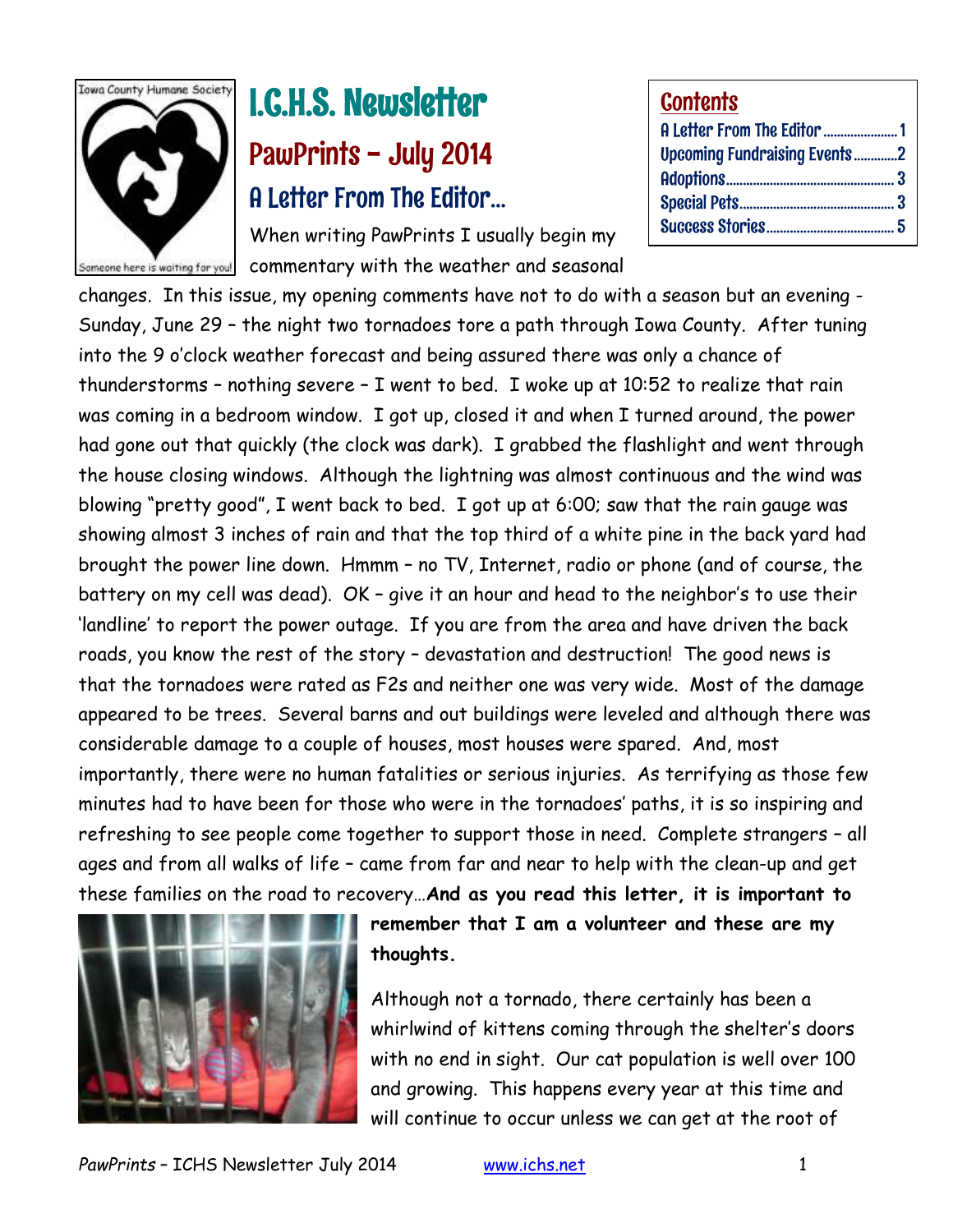the problem. It would appear (to me) that the long-range solution to this on-going problem is spay and neutering – this includes both companion cats as well as feral cats. In a perfect world, people would get their cats (and dogs) to their vet clinic and get their animals "fixed". That's not happening! Why not? The main reason is probably the cost. Although spay/neuter is a one-time procedure and certainly pays for itself in the long run, the procedure is expensive. That's why the Dane County Humane Society's Cat Spay & Neuter Clinic is committed to help decrease the number of homeless cats by providing low-

cost spay and neuter services. ICHS is partnering with DCHS by acting as an intermediary to coordinate transportation to allow families to get their cats to the clinic (see the ICHS website). ICHS is also continuing to work towards the implementation of its own low-cost spay/neuter program through our *Community Assistance Program*. Hopefully this



program will be in place by early next year – we're still working on funding. Another reason people don't spay/neuter is misinformation (or perhaps no information at all) regarding the importance of spay/neuter. ICHS's *HELP (Humane Education Learning Program)* is a program meant to educate the community about responsible pet ownership. Between our CIP and HELP programs, ICHS will make a difference in the number of homeless animals in the future. But in the meantime, we do what we can – one animal at a time!

I also want to take a moment to let you know that ICHS has hired a new director as Cheri Phillmore resigned in early May. Thank you, Cheri, for your many years of service at ICHS and good luck in your future endeavors. Cheri's replacement, Lisa Renier Thomas, began work on July 7th. Welcome, Lisa! **If you have any suggestions or ideas about the content of ICHS PAWPRINTS, please contact me, Terri Davis at [roadhogbiker@gmail.com](mailto:roadhogbiker@gmail.com)** 

# Upcoming Fundraising Events

Just a reminder that ICHS is always looking for volunteers to help with the planning and implementation of our fundraisers. Our goal is to have enough volunteers so that each individual would only have to help plan and work at one event per year. So…if you would like to get involved with the planning and organizing of this year's fundraisers, please contact the shelter at [www.ichs.net](http://www.ichs.net/) for more details. We hope to hear from you!!! Also, please check the website and click on the link to find out what our 'immediate/specific volunteer needs' are and see how you can help!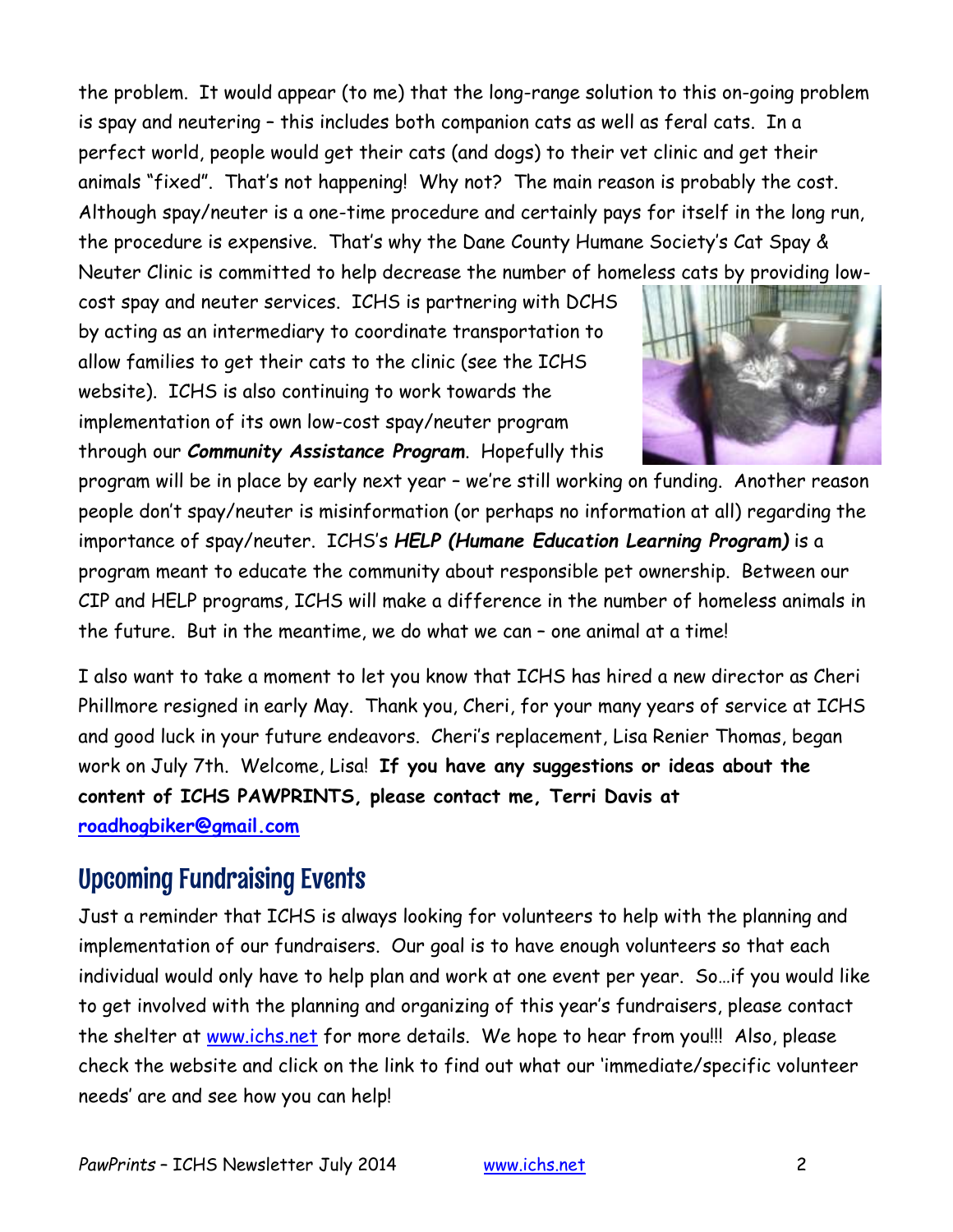| <b>May Cats</b> |          |                 | <b>May Dogs</b> | <b>June Cats</b> | <b>June Dogs</b> |
|-----------------|----------|-----------------|-----------------|------------------|------------------|
| Audrey $\odot$  | Lina     | Simone          | Mogli           | Giselle*         | Scooby           |
| Jazzy           | Lewis    | Lilah           | Tucker          | Jade             | Jenna            |
| Modo            | Hadez    | Cookie          | Dylan           | <b>Iliana</b>    | <b>Dixie</b>     |
| Tommy           | Sparky   | Madison $\odot$ | Elliot          | Kade*            | Claire           |
| Ralph           | Quinn    | Hendrix $\odot$ | Lady            | Bobbie $\odot$   | Sarge            |
| Mischief        | MacDaddy | Frieda $\odot$  | Lilly           | Trisa $\odot$    | Dara             |
| Dasher $\odot$  | Knight   | Sabrina         | <b>Buddy</b>    | Weezie*          | Stormy           |
|                 |          |                 |                 |                  | Piper            |

## May & June Adoptions

 **\*-** kitten

☺- special needs and/or having been an ICHS resident for a year(s)

# Special Pets

We all know that all animals are 'special' but the animals featured in this section are indeed special. These are 'special needs' animals. The special person/family who adopts one of these animals knows that this may/may not be the long-term relationship which we hope for when we open our hearts and homes to a new family member. These animals 'forever homes' with us may be just for a short time before they move on…But, nevertheless, these animals need a home and a loving family just as we all do. Are you possibly the family that could provide a home for one of these animals? If not, do you know of a family who could provide a loving home for these animals? If so, please come out to ICHS and find out more about these animals from the ICHS staff.

Limbo, Buzz, Grover & Jimi



Our four FIV kitties are patiently waiting for someone to

notice them. FIV cats are "normal" cats – it's just that these four kitties have a virus (FIV) which affects their immune system – but slowly – over a period of years! So these kitties should live long and normal lives! **Limbo** is a good-looking gray guy who loves attention. **Buzz** was thought to be 'feral' when he first arrived at ICHS – but he was simply frightened. He now has the reputation of being "one of the sweetest and most

*PawPrints* – ICHS Newsletter July 2014 [www.ichs.net](http://www.ichs.net/) 3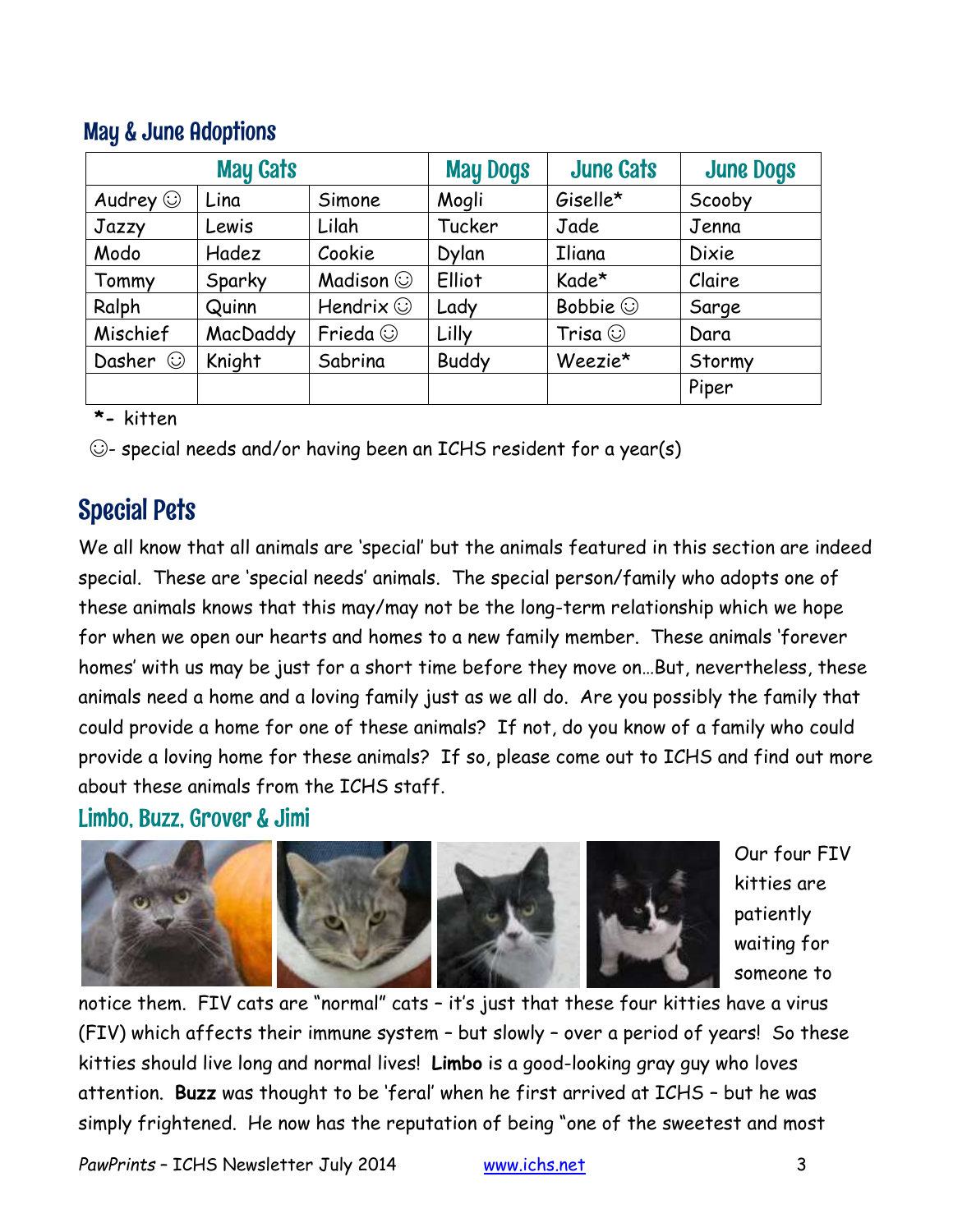loving cats in the building". Although handsome **Grover** has been at the shelter for a couple of months, I haven't gotten to know him well nor have I gotten well acquainted with **Jimi.** He also hasn't been with us long, but if he is as friendly as he is handsome, he is the cat for you! If it wasn't for the FIV+ sign on their cages, you wouldn't have a clue that these cats have FIV! Although we call these cats "special", there really are no special considerations when adopting them. They must be kept indoors. They may live with other cats since FIV is not easily passed between cats (it would be best if your other cat(s) are good-natured and amicable to a new pal). FIV is primarily spread by serious bite wounds so if you have other cats, it is important to properly introduce any of these four to the others (but you would do that with any cat that you bring home). It is also important to keep them free from stress so a quiet home would be best. Is it possible that YOU just might be the special family that these kitties are looking for? So… Limbo, Buzz, Grover and Jimi need homes!

#### Lance & Wilbur



Many of you are familiar with **Lance** and **Wilbur** - aka the "bromance boys"! These two are on the *Top Ten List* having been at ICHS way too long. These guys were adopted together last October, but unfortunately had to be returned as their family was no longer able to keep them. It was great to see them again but now… they need a home. Both of these guys are FeLV.

Like FIV, FeLV affects a cat's immune system and so the cat's ability to fight off bacteria, viruses and fungi is jeopardized which may contribute to other serious health problems. FeLV can also cause anemia and lymphoma (a type of cancer). FeLV-positive cats may live many years in a healthy state. There is no set life expectancy for FeLV positive cats; much depends on the cat's immune system and ability to fight the virus. Whereas FIV is not easily transmitted from cat to cat, this is not the case with FeLV. The feline leukemia virus is spread through direct contact with an infected cat. High concentrations of the virus are found in saliva with lower concentrations in blood, urine and feces. The virus is most commonly transmitted through shared food and water bowls, grooming of each other and bites. Litter boxes can be a source of transmission. Housing FeLV cats with non-FeLV cats is not recommended which is why Lance and Wilbur are the "purrfect pair" as they already have each other and now YOU! Purrfect!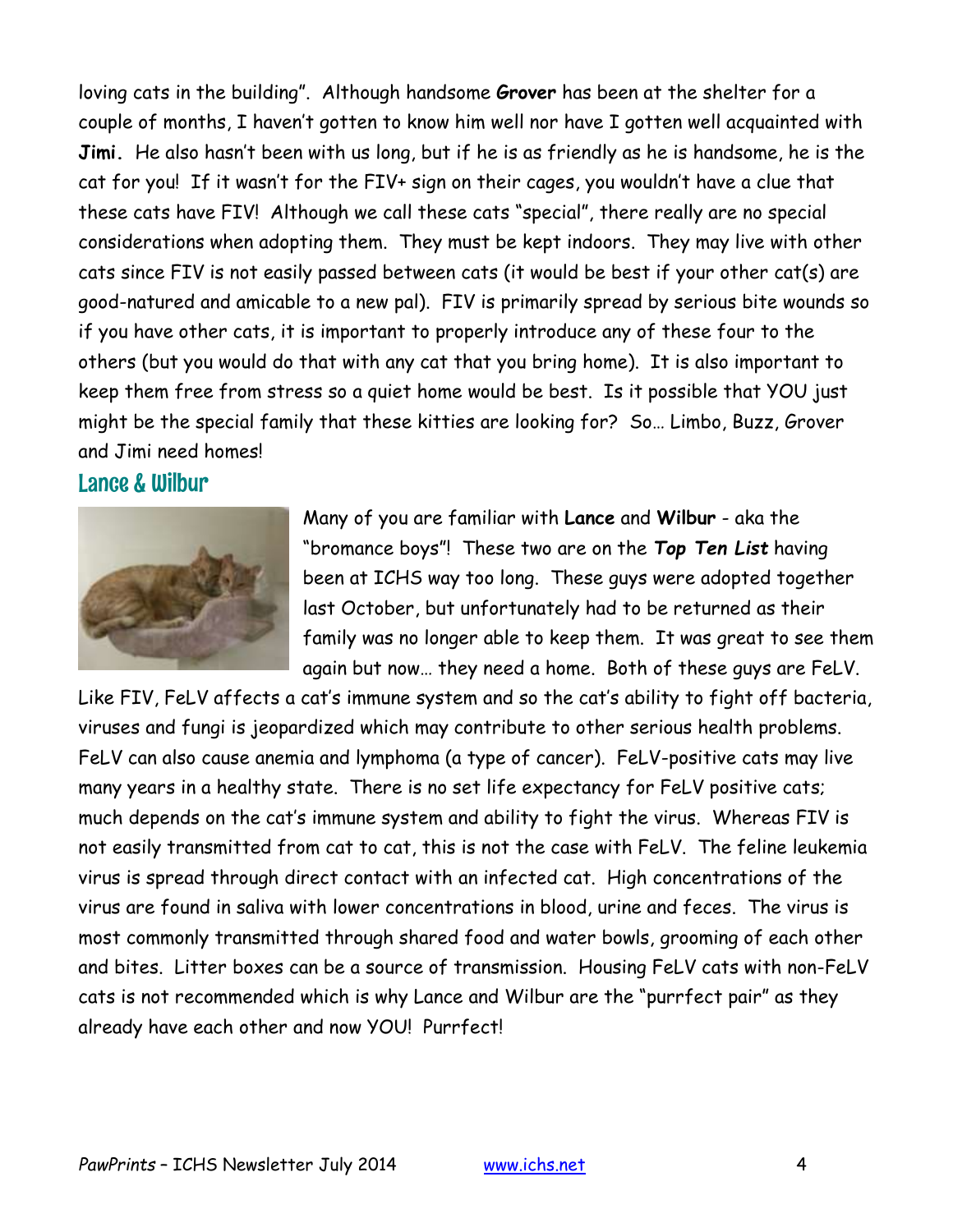## **Gregory**

**Gregory** is indeed a special kitty! He tested positive for both FeLV and FIV. Now don't let that deter you from making this guy a part of your family! As mentioned earlier, as long as FeLV cats are kept indoors, are only cats and live in a stress-free environment (as much as possible), they should be with your



family for many years to come. **Gregory** is friendly and affectionate, but he hasn't had a lot of opportunities to interact with people (he was a barn cat), so he needs YOU to show him what a loving relationship is all about. So…Gregory needs a home.

#### Vegas



**Vegas** is considered a special kitty because of her 'catitude' - and she is also in sole possession of  $#$  1at the top of the Top Ten List!!! She is one of those cats who is difficult to place. Vegas is approximately 6-7 years old. She was abandoned by her previous owner and has been at ICHS almost 5 years. Now, it's not that Vegas isn't friendly – she's just "choosy"; even preferring some staff to others!

She is declawed in the front so scratching is not an issue and I don't believe she has ever bitten anyone. She just vocalizes a lot – trying to get YOUR attention! Vegas is like other 'hard to place' cats which we have had at the shelter - once they go to a home, they do very well. An experienced 'cat-family' living in a quiet household is exactly what Vegas needs. She does OK with other cats. So…Vegas needs a home.

### Success Stories

I need your help if I am to continue to feature the success stories which begin the moment your adopted companion chooses you. It is not difficult for me to write a paragraph that showcases your pet. The problem that I have is finding YOU and your pet. I don't know who you are or how to contact you. If you would be interested in sharing your pet's story in the newsletter, please e-mail me at [roadhogbiker@gmail.com.](mailto:roadhogbiker@gmail.com) A picture and a brief write-up about your pet(s) is all that I need. If I don't have enough info, I will get back to you. It would be helpful to know your pet's shelter name (if you renamed your pet), when you adopted, pet's favorite activities, other pets that you may have and whatever else you would like to include. If you are not able to send a picture, that's OK. Many of you send periodic updates regarding your adopted pet to the shelter. I can use those write-ups if you would please indicate (in your letter to ICHS) that you are giving me permission to include your pet's story in the newsletter. I hope to hear from you!

*PawPrints* – ICHS Newsletter July 2014 [www.ichs.net](http://www.ichs.net/) 5